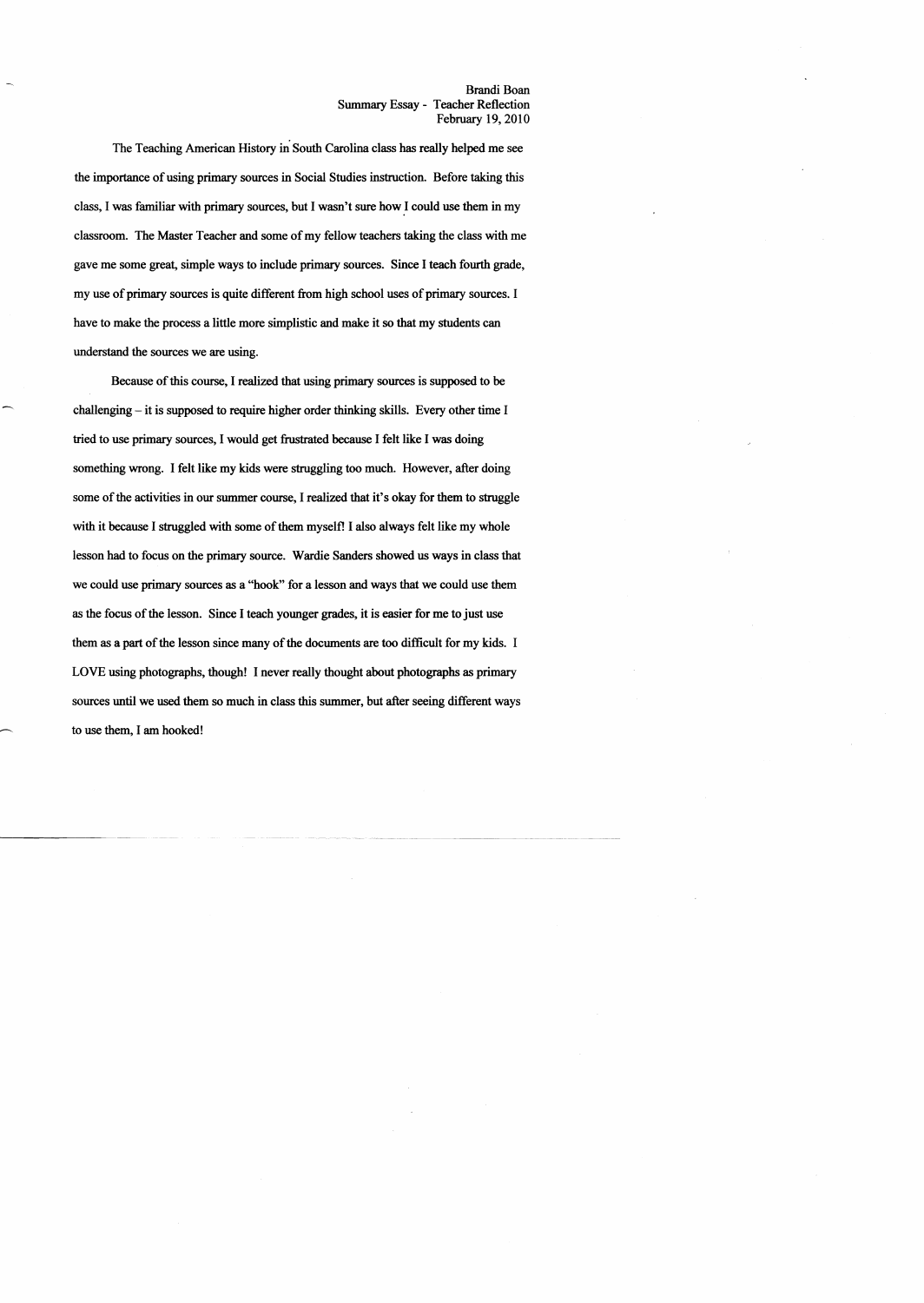## Reflecting on Creating the Lesson

The lesson I created for this course posed several challenges for me. The biggest challenge was that the standards our class focused on were geared toward  $5<sup>th</sup>$  grade standards, and I teach  $4<sup>th</sup>$  grade. This was difficult for me because I am not as familiar with the  $5<sup>th</sup>$  grade standards. I first had a difficult time choosing a topic because I really wanted to choose something that I could use in my  $4<sup>th</sup>$  grade classroom. Unfortunately, I was not able to come up with anything that would work for both, so I decided to do a lesson on something that I learned during our summer course. Before our summer course, I really knew very little about President Roosevelt's New Deal and the Civilian Conservation Corps. After listening to Kevin Witherspoon talk about this topic, I became very interested in how the CCC affected South Carolina.

After choosing my lesson topic, I found a new challenge – finding information on my topic. When we visited the South Carolina Room at the Florence County Library, I found a packet of information on the CCC and its lasting effects on South Carolina. This packet gave background information on the CCC as well as primary sources (including letters, sketches, photographs, etc.) that I could use for my lesson. I was elated to find such good information because I searched at several other locations before and could not find anything. The only other place that I could really find information was on the Internet.

My last challenge when planning the lesson was figuring out what to do with the primary sources that I had. I had a wide variety of primary sources from the packet, so I had to decide which to use and which to leave out of my lesson. There were some really interesting letters and other documents in there, but I was afraid that  $5<sup>th</sup>$  grade students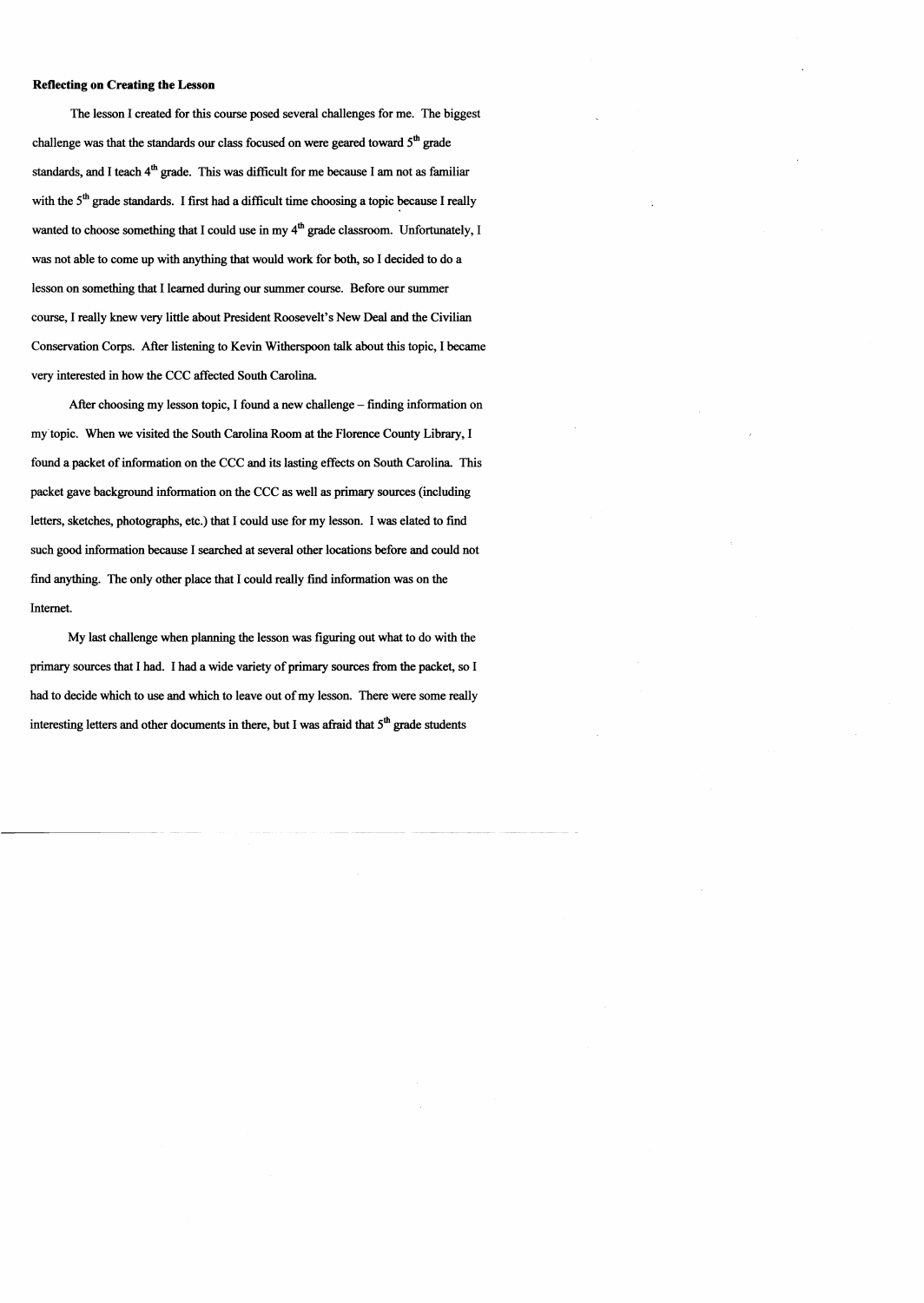would have a hard time understanding some of it. I finally decided to use FDR's organizational sketch for the CCC from the packet and to use photographs of the CCC that I found on the Internet as my primaiy sources. I knew that the students would be able to pull information from the photographs, and I wanted to look at the organization of the CCC as a whole group to discuss the basic idea of the plan.

## Reflecting on Teaching the Lesson

Overall I thought that the lesson went pretty well. I taught it to a  $5<sup>th</sup>$  grade class rather than my  $4<sup>th</sup>$  grade class because I did not want to confuse my students by detouring to a completely different time period. It was a little challenging to teach a class that was not my own, but fortunately I knew most of the students from the previous year. I didn't tell the class what the lesson was going to be about because I wanted to use the photographs to get them thinking and making inferences. As the kids worked in groups to look at the photographs and fill out the handout, they were really getting into it. They wanted to know what the photographs were of and what the people were doing. I also thought that coming back together as a class and making a class list of people, objects, and activities seen in the lesson was good because not every group had the same pictures. This class list allowed them to really think about the photographs and begin predicting what the lesson was going to be about.

There were a few things about the lesson that I would want to change. First, I wish I had had more time to teach it. I had to teach it during my planning period, and that only gave me about 30 uninterrupted minutes of teaching. I really needed about 15-20 more minutes to really get into the content with them. Also, when I do another lesson